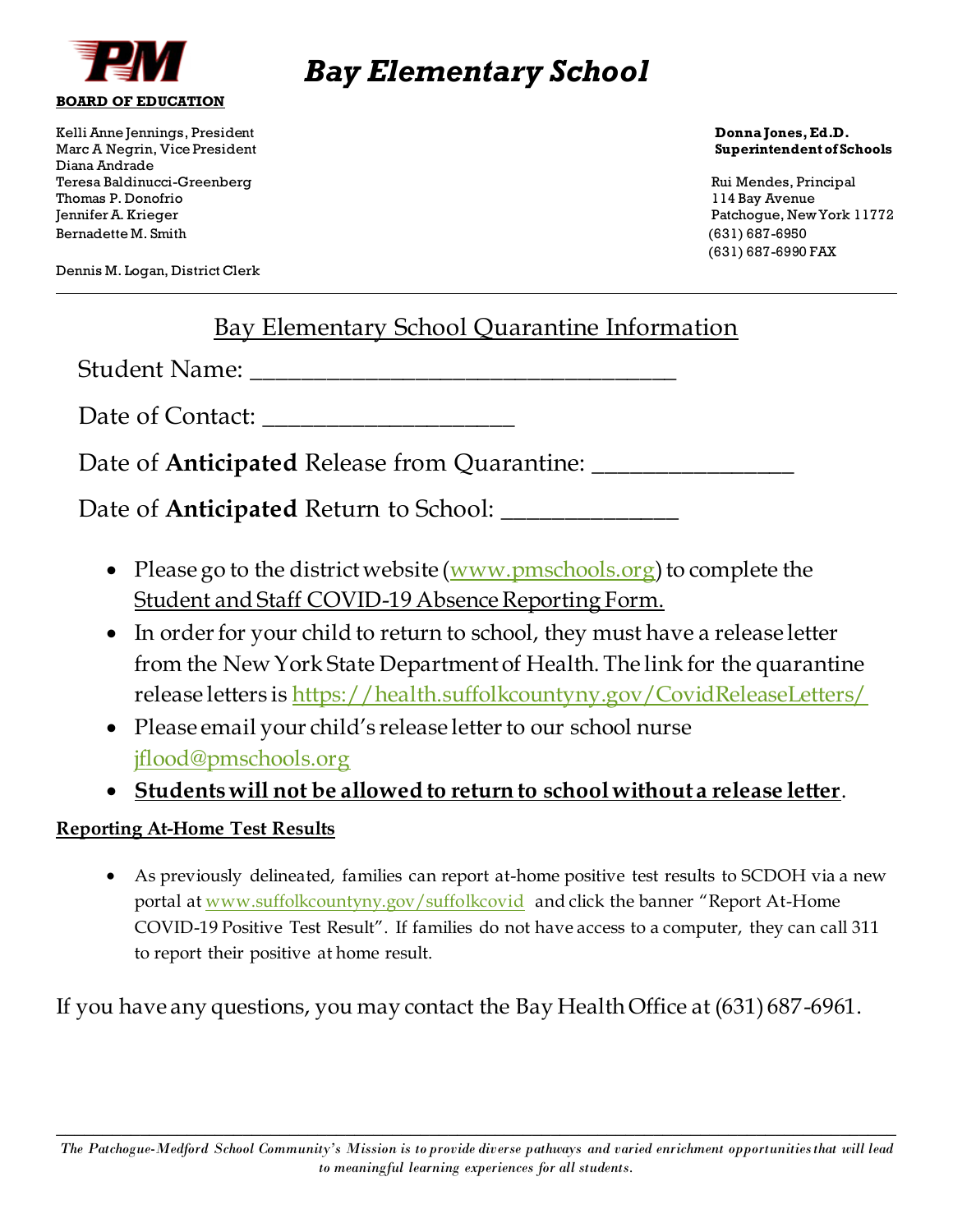

Kelli Anne Jennings, President **Donna Jones, Ed.D.**  Marc A Negrin, Vice President **Superintendent of Schools** Diana Andrade Teresa Baldinucci-Greenberg Rui Mendes, Principal Thomas P. Donofrio 114 Bay Avenue Jennifer A. Krieger Patchogue, New York 11772 Bernadette M. Smith (631) 687-6950

Dennis M. Logan, District Clerk

(631) 687-6990 FAX

## Escuela Primaria Bay Información de Cuarentena

Nombre del Estudiante:

Fecha del Último Contacto:

Fecha **Prevista** de Liberación de la Cuarentena: \_\_\_\_\_\_\_\_\_\_\_\_\_\_\_\_

Fecha **Prevista** de Regreso a la Escuela: \_\_\_\_\_\_\_\_\_\_\_\_\_\_

- Visite la página web del distrito [\(www.pmschools.org\)](http://www.pmschools.org/) para completar el Formulario de Informe de Ausencias del Personal y Estudiantes COVID-19.
- Para que su hijo pueda regresar a la escuela, necesita obtener una Carta que Termina el Aislamiento o la Cuarentena, del Departamento de Salud del Estado de Nueva York. El enlace para solicitar las cartas es <https://health.suffolkcountyny.gov/CovidReleaseLetters/>
- Por favor mande por correo electrónico, la carta que Termina el Aislamiento o Cuarentena de su hijo, a nuestra enfermera de escuel[a jflood@pmschools.org](mailto:jflood@pmschools.org)
- **Los estudiantes no serán permitidos a regresar a la escuela sin presentar una carta de termina el Aislamiento o la Cuarentena del Departamento de Salud**.

### **Reportando Resultados de Las Pruebas Caseras**

• Como se delineó anteriormente, las familias pueden reportar los resultados positivos de las pruebas caseras al Departamento de Salud del Condado de Suffolk (SCDOH) a través de un nuevo portal en [www.suffolkcountyny.gov/suffolkcovid](http://www.suffolkcountyny.gov/suffolkcovid) y haga clic en "Informe el resultado positivo de la prueba COVID-19 en el hogar". Si las familias no tienen acceso a una computadora, pueden llamar al 311 para reportar su resultado positivo de su prueba casera.

Si tiene cualquier pregunta, puede llamar a la Oficina de Salud de la Escuela Bay al (631) 687-6961.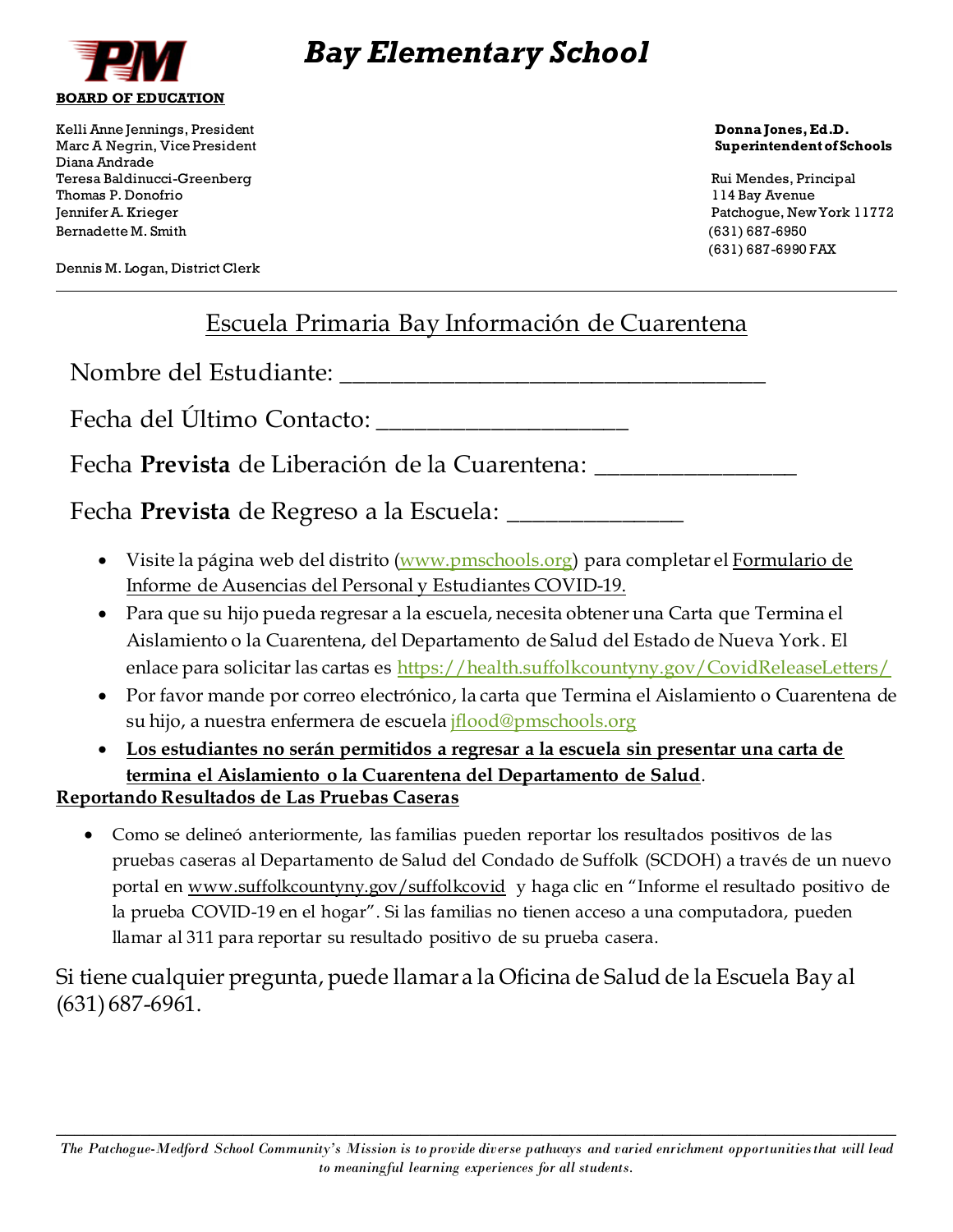

Kelli Anne Jennings, President **Donna Jones, Ed.D.**  Marc A Negrin, Vice President **Superintendent of Schools** Diana Andrade Teresa Baldinucci-Greenberg Rui Mendes, Principal Thomas P. Donofrio 114 Bay Avenue Jennifer A. Krieger Patchogue, New York 11772 Bernadette M. Smith (631) 687-6950

(631) 687-6990 FAX

Dennis M. Logan, District Clerk

- **StudentsSent Home from School:**
	- o Students who are sent home with COVID-19 like symptoms may return to school with proof of a negative test result or Doctor's note stating that the symptoms are not COVID related.
	- o Students are considered sick and will not receive remote home instruction.
- **Students Placed on Quarantine:**
	- o **Students placed on quarantine by the school district or the New York State Department of Health will need to follow the steps below.**
	- o **The information below is to assist parents with the COVID-19 procedures.**
	- o **Please note, these steps are not for students who are sent home with COVID-19 like symptoms.**
		- Students placed on quarantine will need to follow the academic schedule posted to the district website, [www.pmschools.org](http://www.pmschools.org/), under the **21-22 District Reopening Plan** tab located at the top of the screen.
		- Locate "**+QuarantineTutoring Schedule** located on the bottom left of the screen. Click on "**+**" to open the list.
		- For students in Grades K-5 th, select **K-6 Elementary Quarantine Tutoring Schedule**.
		- Students need to check in on Zoom with their tutor daily using the links provided on the schedule.
		- The password for all Zoom links is **Raiders5**.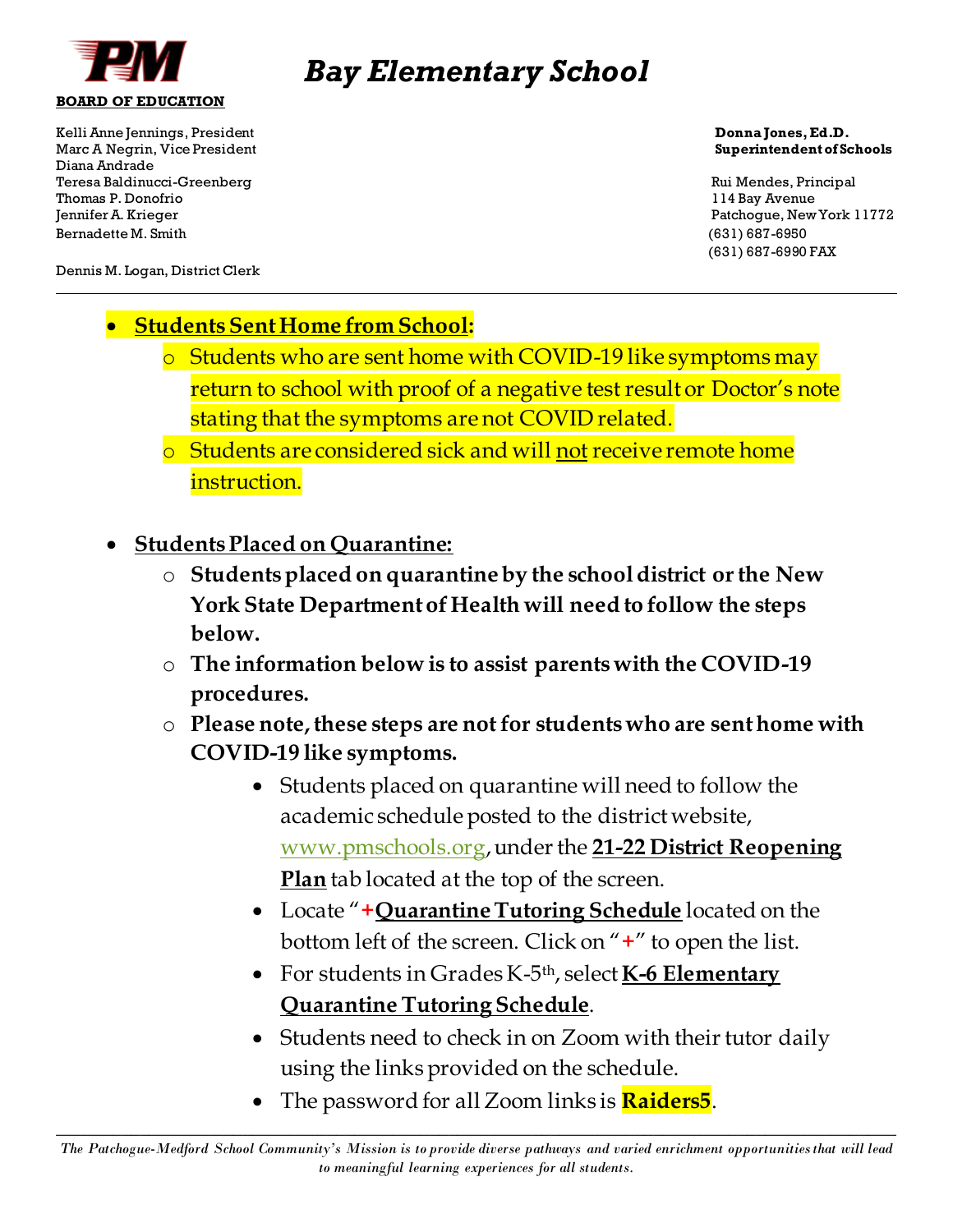• Students must also sign in to Teams daily for posted assignments.

## **Reporting Results:**

• As previously delineated, families can report at-home positive test results to SCDOH via a new portal at [www.suffolkcountyny.gov/suffolkcovid](http://www.suffolkcountyny.gov/suffolkcovid) and click the banner "Report At-Home COVID-19 Positive Test Result". If families do not have access to a computer, they can call 311 to report their positive at home result.

If you have any questions or concerns during the quarantine period, please feel free to reach out to the Health Office at (631) 687-6961 or the Bay Main Office at (631) 687- 6950.

Sincerely,

 $\mathbb{R}$ 

Mr. Rui Mendes Principal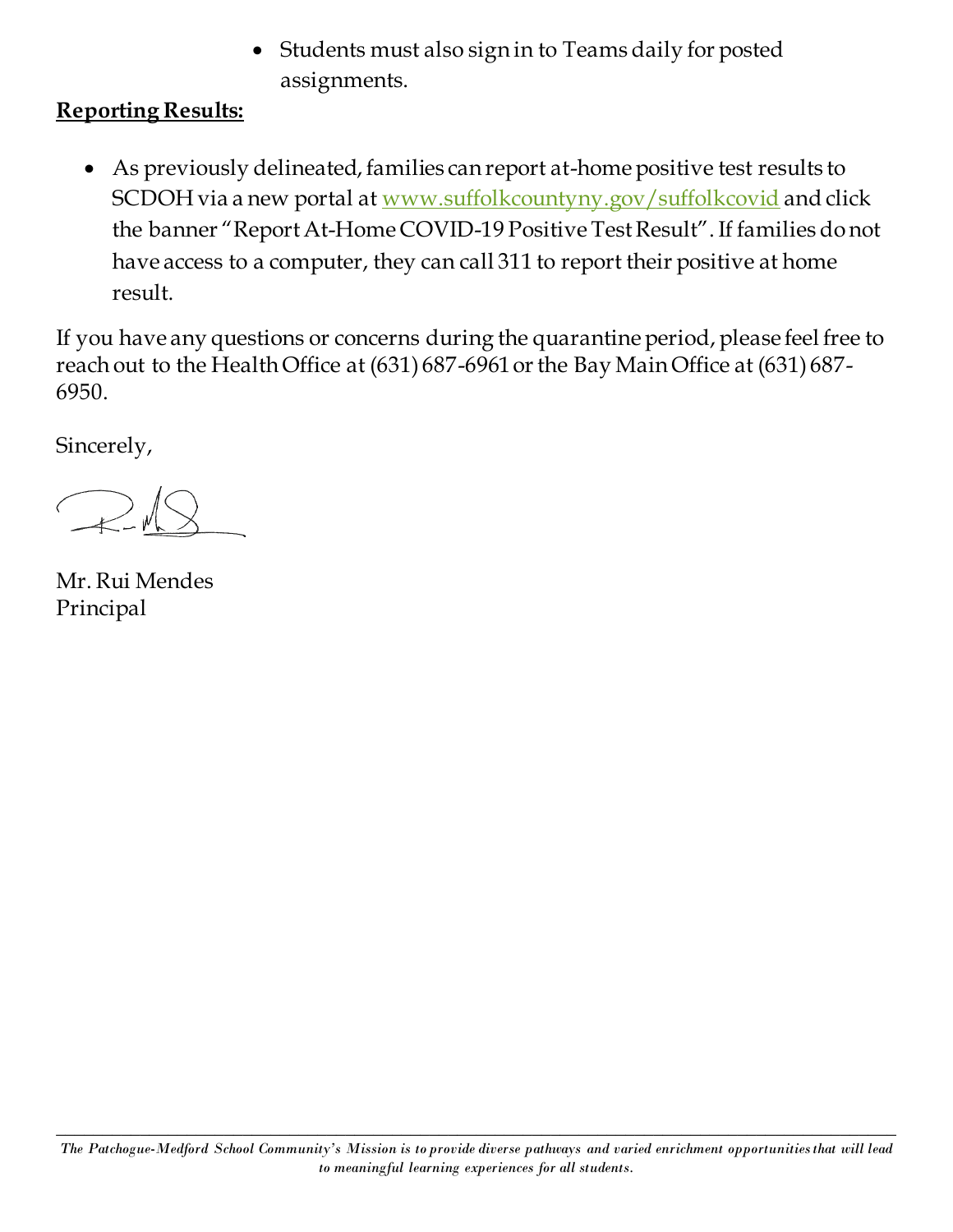

Kelli Anne Jennings, President **Donna Jones, Ed.D. Donna Jones, Ed.D. Donna Jones, Ed.D.** Marc A Negrin, Vice President **Superintendent of Schools** Diana Andrade Teresa Baldinucci-Greenberg Rui Mendes, Principal Thomas P. Donofrio 114 Bay Avenue Jennifer A. Krieger Patchogue, New York 11772 Bernadette M. Smith (631) 687-6950

(631) 687-6990 FAX

Dennis M. Logan, District Clerk

- **Estudiantes Que Se Mandan A Casa De La Escuela:**
- o Los estudiantes que se mandan a casa con síntomas parecidas a COVID-19 pueden regresar a la escuela con una comprobación de un resultado negativo de la prueba del COVID-19 o con una nota del médico avisando que no son síntomas relacionadas con COVID.
- o Esos estudiantes se considerarán estar enfermos y no recibirán instrucción remota en casa.
- **Estudiantes Puestos En Cuarentena:**
- o **Los estudiantes puestos en cuarentena por el distrito escolar o el Departamento de Salud del Estado de Nueva York necesitan seguir los siguientes pasos.**
- o **La información que sigue es para asistir a los padres con los procedimientos de COVID-19.**
- o **Por favor note, que estos pasos no son para estudiantes que se mandan a casa con síntomas parecidas a COVID-19.**
	- Los estudiantes puestos en cuarentena necesitarán seguir el horario académico publicado en el sitio web del distrito, [www.pmschools.org,](http://www.pmschools.org/) bajo la ficha **Reapertura del Distrito 21-22** ubicado en la parte superior de la página en la pantalla.
	- En la parte izquierda de la página, busque "**+Horario de Tutoría en Cuarentena**"y haga clic en el símbolo "**+**" para abrir la lista.
	- Para estudiantes en los Grados K 5 to, seleccione **Horario de tutoría en el hogar de cuarentena de primaria K – 6**.
	- Los estudiantes deben ponerse en contacto a través de Zoom con su tutor cada día usando los enlaces proporcionados con el horario.